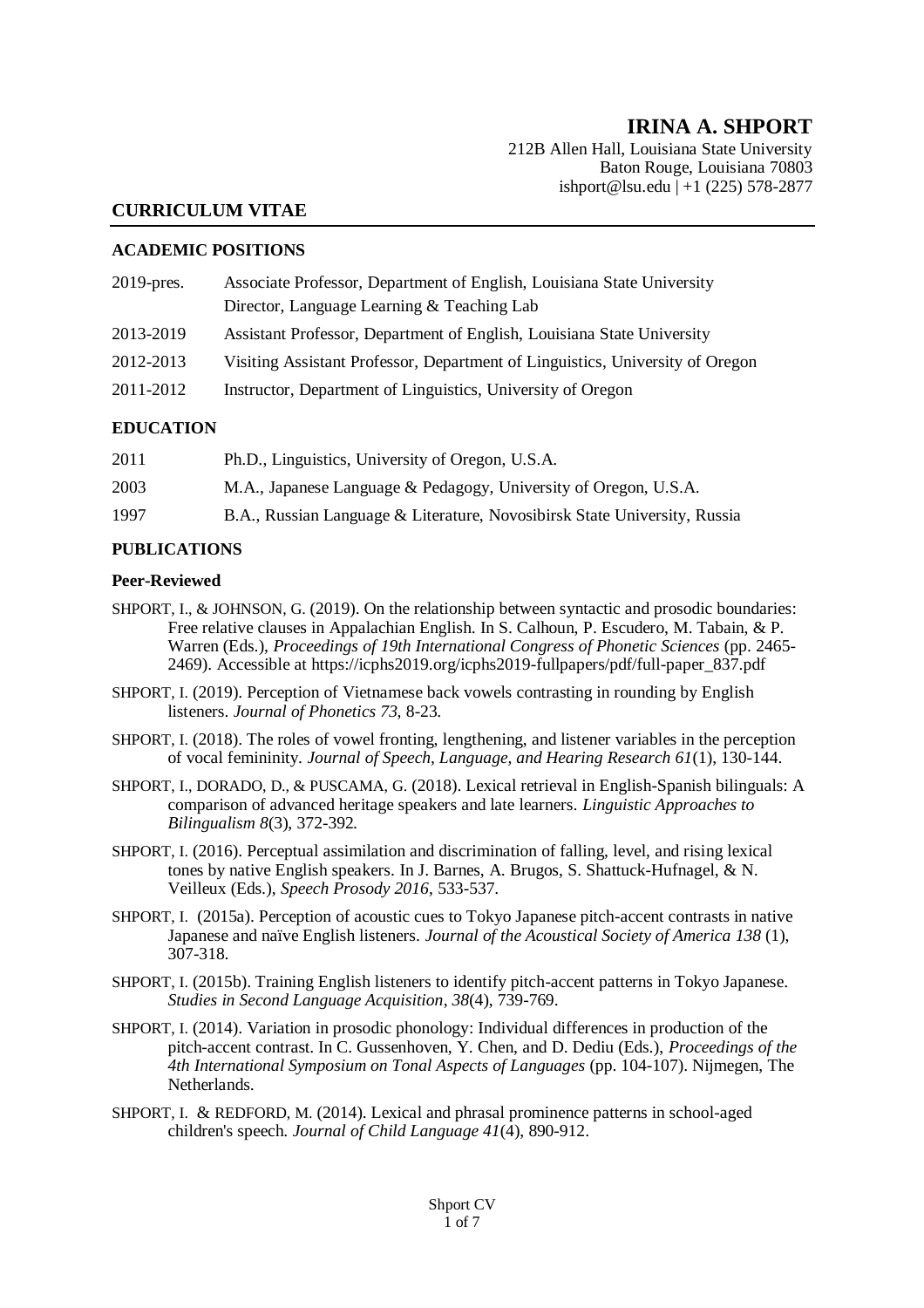- SHPORT, I. (2012). Children's productions of multi-syllabic lexical stress patterns in different prosodic positions. *Proceedings of InterSpeech 2012* (pp. 2490-2493). Portland, Oregon. Accessible at http://www.isca-speech.org/archive/interspeech\_2012/i12\_2490.html
- SHPORT, I. & REDFORD, M. (2011). Interactions between lexical and phrasal prosody cues in schoolaged children's speech. In W.-S. Lee & E. Zee (Eds.), *Proceedings of the 17th International Congress of Phonetic Sciences* (pp. 1838-41). Hong Kong.
- GUION, S., AMITH, J., DOTY, C., & SHPORT, I. (2010). Word-level prosody in Balsas Nahuatl: The origin, development, and acoustic correlates of tone in a stress accent language*. Journal of Phonetics 38*, 137-166*.*
- SHPORT, I. & GUION, S. (2008). The effect of segmental structure on F0 patterns of words in Tokyo Japanese. *Journal of the Phonetic Society of Japan 12*(2), 4-16.
- SHPORT, I. (2008a). Acquisition of Japanese pitch accent by American learners. In P. Heinrich and Y. Sugita (eds.), *Japanese as foreign language in the age of globalization* (pp. 165-187). German Institute for Japanese Studies, München: Iudicium Verlag.
- SHPORT, I. (2008b). Culture-specific concepts of 'sad': Revising cognitive scenarios through dimensional decomposition. *Proceedings of the 3 rd International Conference in Cognitive Science* (pp. 146-147). Russia, Moscow.

#### **Short Articles**

SHPORT, I.A., JOHNSON, G., & HERD, W. (2018). Flapping before a stressed vowel – *whatever*! *Proceedings of Meetings on Acoustics 31* (8 pages).

#### **Instructional Materials**

HAYAKAWA, N., IRIE, S., & SHPORT, I. (1999). *Nihongo no ichininsyō* [1<sup>st</sup>-person pronouns in the Japanese language]. Japan: Sapporo.

#### **CONFERENCE PRESENTATIONS (selected)**

2019 SHPORT, I.A., & JOHNSON, G. A comparison of prosodic patterns in English bi-morphemic lexical and function words. *Journal of the Acoustical Society of America 145*(3)*,* 1931-1932.

SHPORT, I., & JONES, Q. A preliminary comparison of vowels in African-American residents of Louisiana. *Southeastern Conference on Linguistics* (*SECOL 86*). Boca Raton, Florida.

VIDRINE, L. & SHPORT, I. Kyoo, this word sounds weird! An acoustic analysis of a Cajun interjection. *Southeastern Conference on Linguistics* (*SECOL 86*). Boca Raton, Florida.

2018 SHPORT, I., & JOHNSON, G. On the relationship between syntactic and prosodic structures: Variation in free relatives in Appalachian English. Presented at the *New Ways of Analyzing Variation* (*NWAV 47*). New York, NYU.

SHPORT, I.A. Discrimination of back Vietnamese vowels by English listeners. *92nd Annual Meeting of the Linguistic Society of America*. Salt Lake, Utah.

2016 PUSCAMA, M.G., SHPORT, I.A., & DORADO, D. Investigating the effects of second language learning context and proficiency on lexical access. *83rd meeting of the Southeast Conference for Linguistic Studies* (*SECOL 83*). New Orleans, Louisiana.

TORRES, A., & SHPORT, I. Functions of English to Spanish code-switching in young adult Facebook statuses. *83rd meeting of the Southeast Conference for Linguistic Studies* (*SECOL 83*). New Orleans, Louisiana.

2015 SHPORT, I. Word learning by naïve non-native speakers may not be predictable by cognitive test scores. *Journal of the Acoustical Society of America 137*, 2383.

SHPORT, I. Perceptual mapping between Vietnamese lexical tones and English intonation patterns. *Southeastern Conference on Linguistics (SECOL 82).* Raleigh, North Carolina.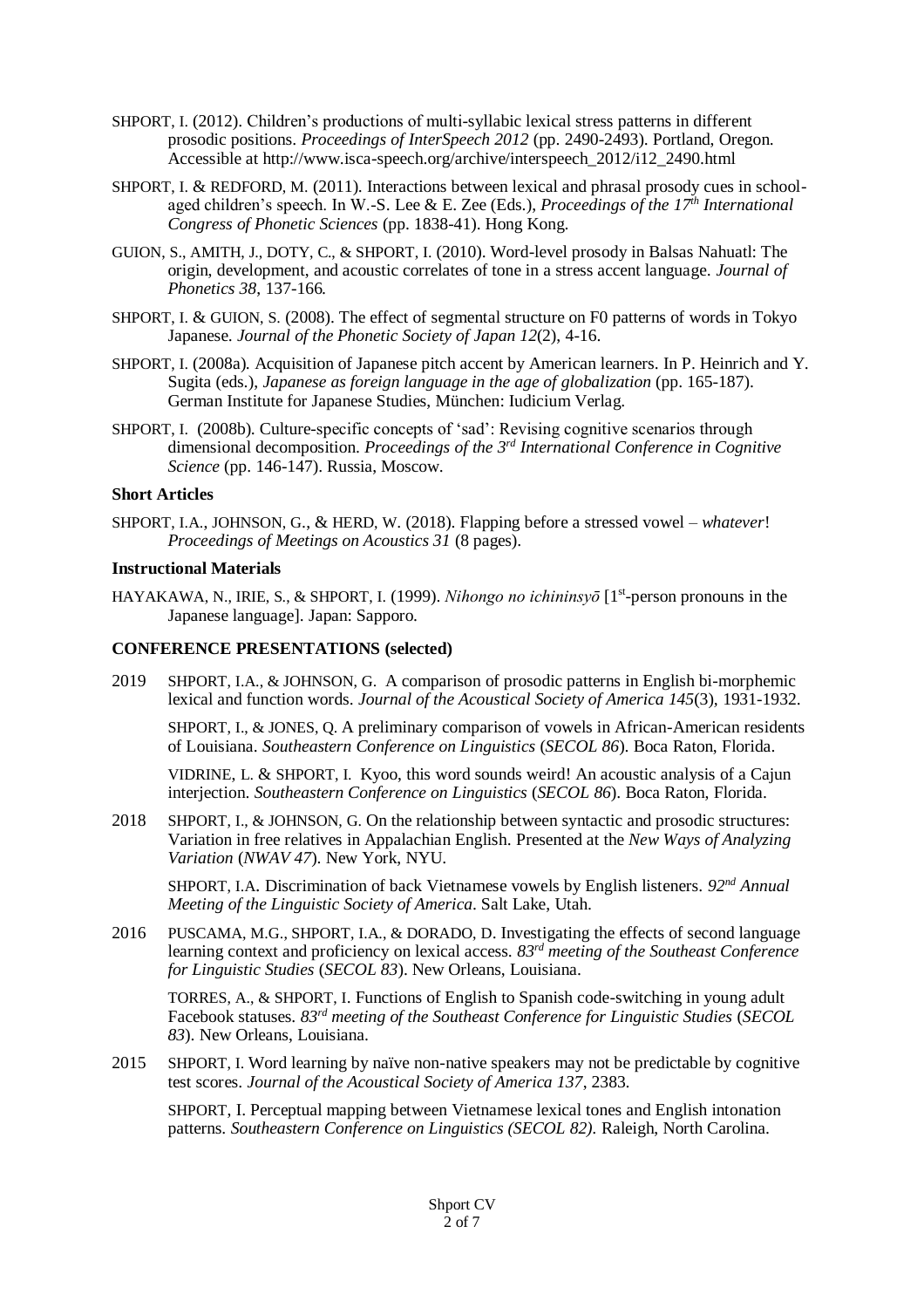- 2014 COURVILLE, B, & SHPORT, I. Vowel fronting and lengthening as related to Southerners' perception of femininity. *New Ways of Analyzing Variation (NWAV 43)*. Chicago, Illinois.
- 2013 SHPORT, I., CHANDRASEKARAN, B., & REDFORD, M. Production and perception of tones by English speaking children. *Journal of the Acoustical Society of America 134,* 4236.
- 2012 SHPORT, I. & GUION ANDERSON, S. Native language biases in perception of lexical prosody: Stress languages are not the same. *86th Meeting of the Linguistic Society of America*. Oregon, Portland.
- 2011 SHPORT, I. & REDFORD, M. Acoustic cues to prominence in children's speech. *Journal of the Acoustical Society of America 130,* 2552.

REDFORD, M., SIRSA, H., & SHPORT, I. The acquisition of English rhythm as a function of changes in phrase-level prosody. *Journal of the Acoustical Society of America 130,* 2567.

SHPORT, I. & GUION ANDERSON, S. English and Russian listeners perceive cues to lexical pitch accent differently. *Journal of the Acoustical Society of America 129*, 2680.

KAPATSINSKI, V., SHPORT, I., & GUION ANDERSON, S. Comparing weights of acoustic cues with different numbers of levels. *Journal of the Acoustical Society of America 129,* 2423.

SHPORT, I., & REDFORD, M. Separation of lexical- and phrasal-level prosodic cues in  $1<sup>st</sup>$ graders' speech. *85th Meeting of the Linguistic Society of America*. Pennsylvania, Pittsburgh.

2010 SHPORT, I. & GUION ANDERSON, S. The challenge of learning new highly variable prosodic categories: Training English listeners on pitch accent in Tokyo Japanese. *Journal of the Acoustical Society of America 128,* 2477.

SHPORT, I. & GUION ANDERSON, S. Identification of prominence and discrimination of pitch patterns by Japanese and American listeners. *Journal of the Acoustical Society of America 127,* 2024.

- 2010 SHPORT, I. & GUION ANDERSON, S. The challenge of learning new highly variable prosodic categories: Training English listeners on pitch accent in Tokyo Japanese. *Journal of the Acoustical Society of America 128,* 2477.
- 2008 SHPORT, I. Oral proficiency and pauses in speech: What is the connection? *Spring Meeting of the Confederation in Oregon for Language Teaching*. Oregon, Newberg.
- 2007 SHPORT, I. Acquisition of mora-timing: Evidence from spontaneous speech of American learners of Japanese. *Journal of the Phonetic Society of Japan 11(2)*, 94.

SHPORT, I. A prototypical pitch pattern of unaccented Japanese words. *Journal of the Acoustical Society of America 121*, 3200. [published abstract]

2006 SHPORT, I. Nasals as tone-bearing units in Kihehe. *37th Annual Conference on African Linguistics*. Oregon, Eugene.

SHPORT, I. Development of oral proficiency as captured by the Japanese STAMP test. *Joint Fall Conference of the Confederation in Oregon for Language Teaching and the Washington Association for Language Teaching*. Oregon, Portland.

SHPORT, I. & GUION, S. The effect of segmental structure on the production of Japanese pitch accent. *Journal of the Acoustical Society of America 120*, 3088.

GUION, S.G., AMITH, J.D., DOTY, C.S., & SHPORT, I.A. Production characteristics of accent in four dialects of Nahuatl. *Journal of the Acoustical Society of America 120*, 3092.

- 2002 SHPORT, I. Perception and production of Japanese pitch patterns with non-syllabic morae. *Oxford Doctoral Workshop on Japanese Linguistics*. U.K., Oxford.
- 2001 SHPORT, I. Long vowels, geminates, and moraic nasals in Japanese pitch patterns: Perception. *Pacific Second Language Research Forum*. Hawaii, Honolulu.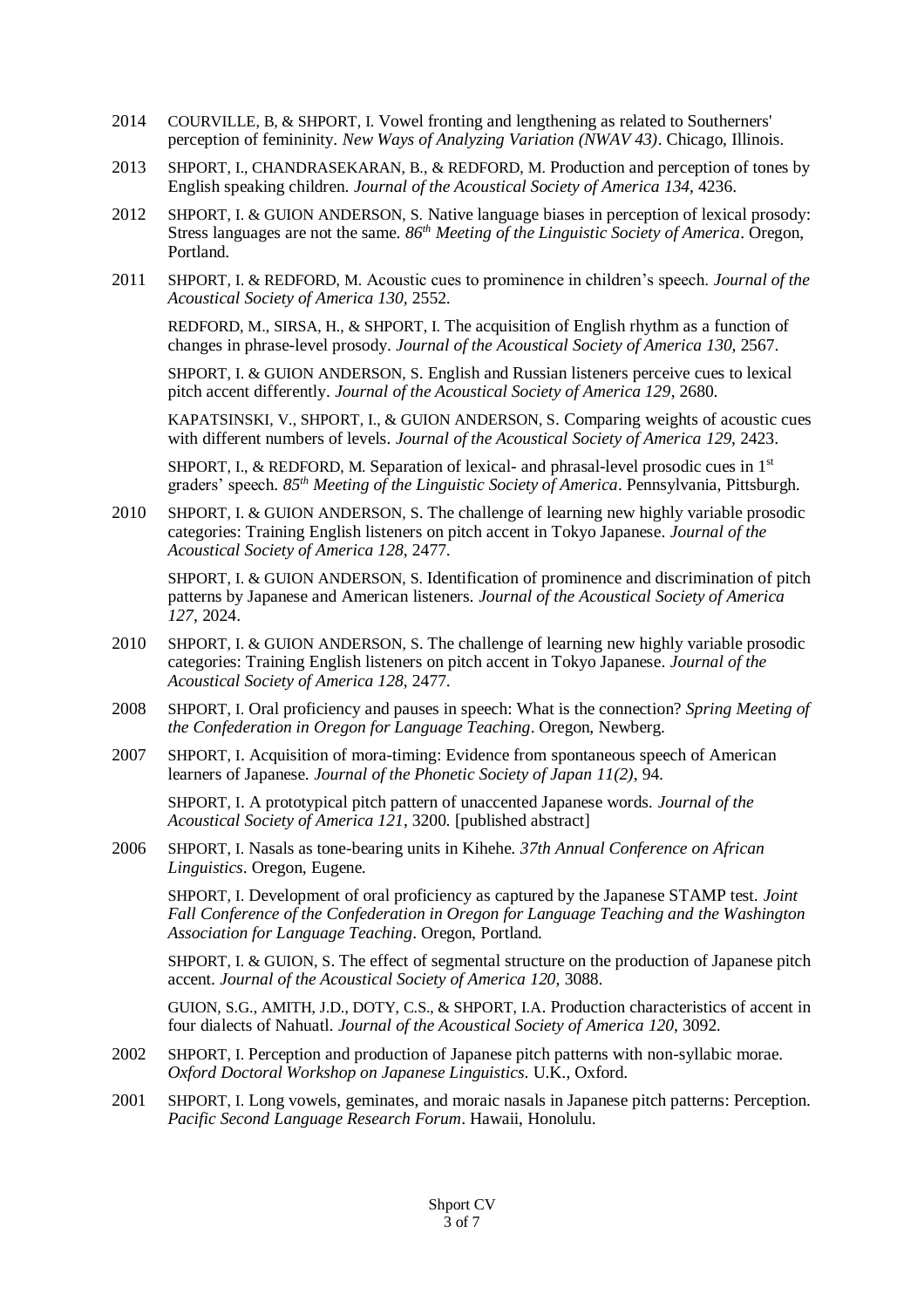# **AWARDS & PROFESSIONAL DEVELOPMENT AT LOUISIANA STATE UNIVERSITY**

| Spring 2018 | LSU Center for Community Engagement, Learning, & Leadership<br>Happy Award                                                                                                                                                                                                                                                         |
|-------------|------------------------------------------------------------------------------------------------------------------------------------------------------------------------------------------------------------------------------------------------------------------------------------------------------------------------------------|
| Spring 2015 | LSU College of Humanities & Social Sciences<br>Tiger Athletic Foundation Undergraduate Teaching Award                                                                                                                                                                                                                              |
| Summer 2014 | LSU Communication across the Curriculum                                                                                                                                                                                                                                                                                            |
|             | <b>Faculty Summer Institute Award</b>                                                                                                                                                                                                                                                                                              |
|             | Project title: Redesigning course syllabi as Communication-Intensive                                                                                                                                                                                                                                                               |
| Fall 2013   | LSU Center for Community Engagement, Learning, and Leadership<br>Award: Service-Learning Faculty Scholars Program 2013-2014<br>Project title: Development of the service-learning Methods for Teaching English as a<br>Second Language (ESL), course in a partnership with the K-12 ESL Program, East<br><b>Baton Rouge Parish</b> |
| Fall 2013   | LSU College of Humanities & Social Sciences<br>Award: attending the Oral Proficiency Interview (OPI) Assessment Workshop                                                                                                                                                                                                           |

## **RESEARCH FUNDING**

|           | Summer 2018 Louisiana State University, College of Humanities & Social Sciences                                                                                                                  |
|-----------|--------------------------------------------------------------------------------------------------------------------------------------------------------------------------------------------------|
|           | Award: Manship Summer Research Funding, \$5,000<br>Project title: The production of Louisiana vowels in the context of Southern U.S.<br>English: Putting Louisiana English on the linguistic map |
|           | Summer 2015 Louisiana State University, College of Humanities & Social Sciences                                                                                                                  |
|           | Award: Manship Summer Research Funding, \$5,000<br>Project title: Cross-linguistic perception of Vietnamese tones by English listeners                                                           |
|           | Summer 2014 Louisiana State University, Office of Research and Economic Development                                                                                                              |
|           | Award: Summer Research Stipend, \$5,000<br>Project title: Individual differences in phonological learning of a second language:<br>Segments versus prosody                                       |
| 2012-2013 | Russian National Agency for Science & Innovation<br>Award: NTF #2012-1.5-12-000-3005-015, \$83,333 (Defunded due to an<br>administrative oversight.)                                             |
|           | Project title: Sensitivity to emotional prosody of speech as a component of emotional<br>intelligence                                                                                            |
| 2012      | <b>International Speech Communication Association</b>                                                                                                                                            |
|           | Award: InterSpeech 2012 participation grant for young scientists, \$800<br>Paper title: Children's productions of multi-syllabic lexical stress patterns in different<br>prosodic positions      |
|           |                                                                                                                                                                                                  |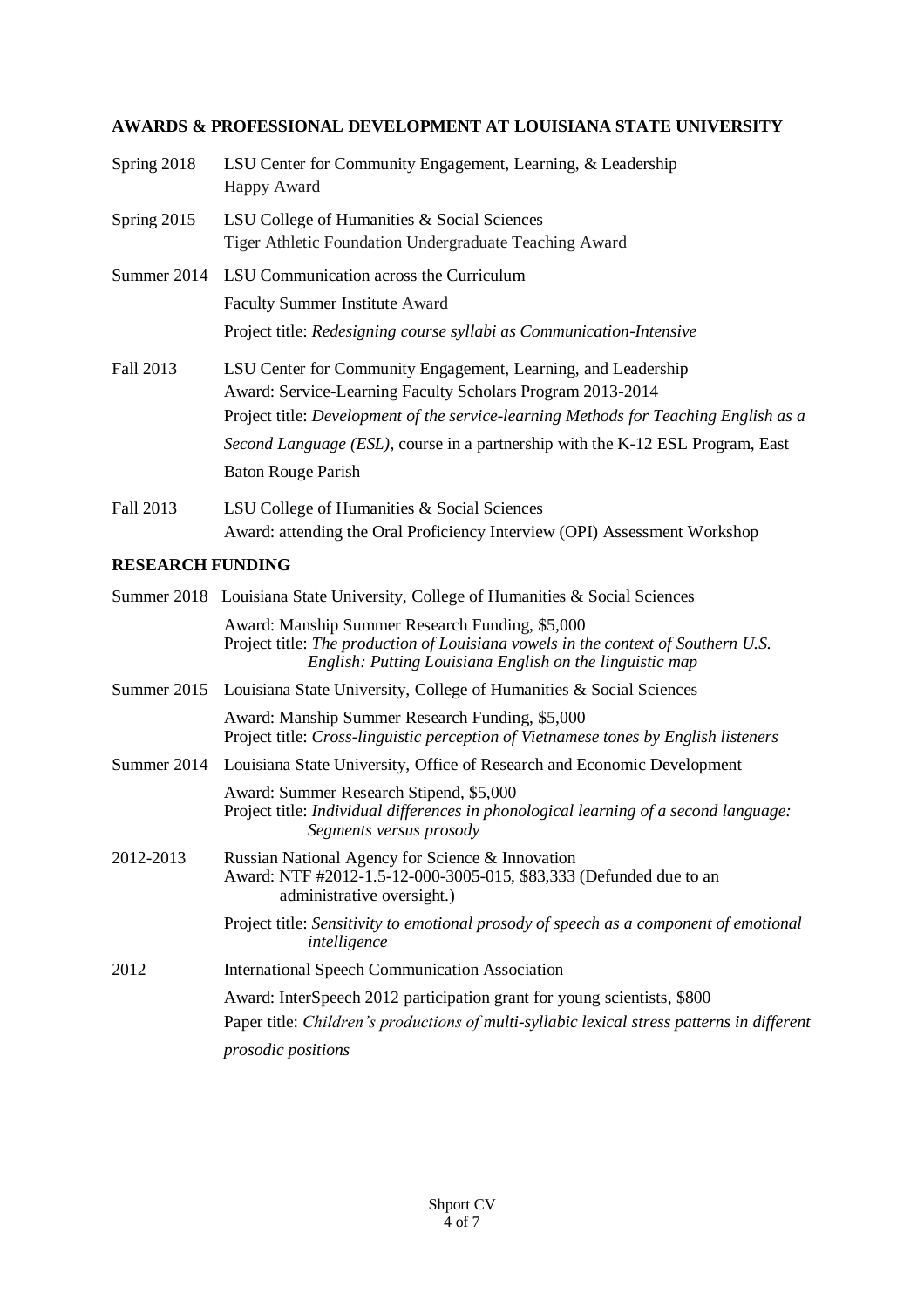# **PROFESSIONAL SERVICE**

## **Reviewer for academic journals**

Applied Psycholinguistics; Japanese Language & Literature; Journal of Speech, Language, & Hearing Research; Language Acquisition: A Journal of Developmental Linguistics; Language and Speech; Second Language Research; The Journal of the Acoustical Society of America; Lingua; International Journal of the Sociology of Language; Journal of Child Language

## **Reviewer for selected proceedings**

ACAL 46 (Annual Conference on African Linguistics) edited by Doris Payne & Mokaya Bosire

## **Reviewer for conference abstracts**

New Sounds 2019 (the 9th International Symposium on the Acquisition of Second Language Speech, 8/30-9/1, 2019, Waseda University, Tokyo Japan, http://www.waseda.jp/assoc-ns2019/)

## **Reviewer for book proposals**

Applied English Phonology,  $4<sup>th</sup>$  edition, by Mehmet Yavas (John Wiley & Sons) Language Acquisition in Children, by Eve V. Clark (Routledge)

## **Guest Editor**

 Special issue in *The Journal of the Acoustical Society of America*, "English in the Southern United States: Social Factors and Language Variation" (with Wendy Herd, Mississippi State University)

## **Special Session Organizer**

 Sessions 4aSCa & 4aSCb, "The Southern States: Social Factors and Language Variation" at the 174th Meeting of the Acoustical Society of America in New Orleans, Louisiana; December 7, 2017 (with Wendy Herd, Mississippi State University)

### **Invited Presentations**

- **The role of vowels in the perception of vocal femininity. The Language Research Group,** Mississippi State University, Starkville, Mississippi. (April 27, 2018)
- *Useful strategies for engaging English language learners in mainstream classrooms*. Mini professional development series. Westdale Middle School, Baton Rouge, Louisiana. (Oct. 6, 2017)
- *Language of power*. East Baton Rouge Parish Public Schools' District-Wide Professional Learning Community Workshop. Instructional Resource Center. Baton Rouge, Louisiana. (Oct. 4, 2017)
- *English Language Learners in your classroom: Assumptions, strategies, resources*. Student Teacher Education Symposium. School of Education, Louisiana State University. (Sept 28, 2015)
- *A psycholinguistic approach to the assessment of verbal abilities: The case of the prosodic structure development*. Moscow State University of Psychology and Education. Moscow, Russia. (Sept 15, 2012)

# **TEACHING EXPERIENCE**

#### **Student Advising**

- Doctoral Dissertation Committee Member: Alexandra Torres (English), Gayle Fallon (English), Rimun Murad (English), Xue Wen (Education), Clevia Perez (Psychology)
- **Master Thesis (Co-)Director: Alex Thomas (Hispanic Program), Christian Rivera (Hispanic** Program), Gabi Puscama (Hispanic Program), Brittany Courville (Liberal Arts)
- Undergraduate Honors Thesis Committee Member: Hayley Franklin (English), Lauren de Mahy (Communication Sciences & Disorders)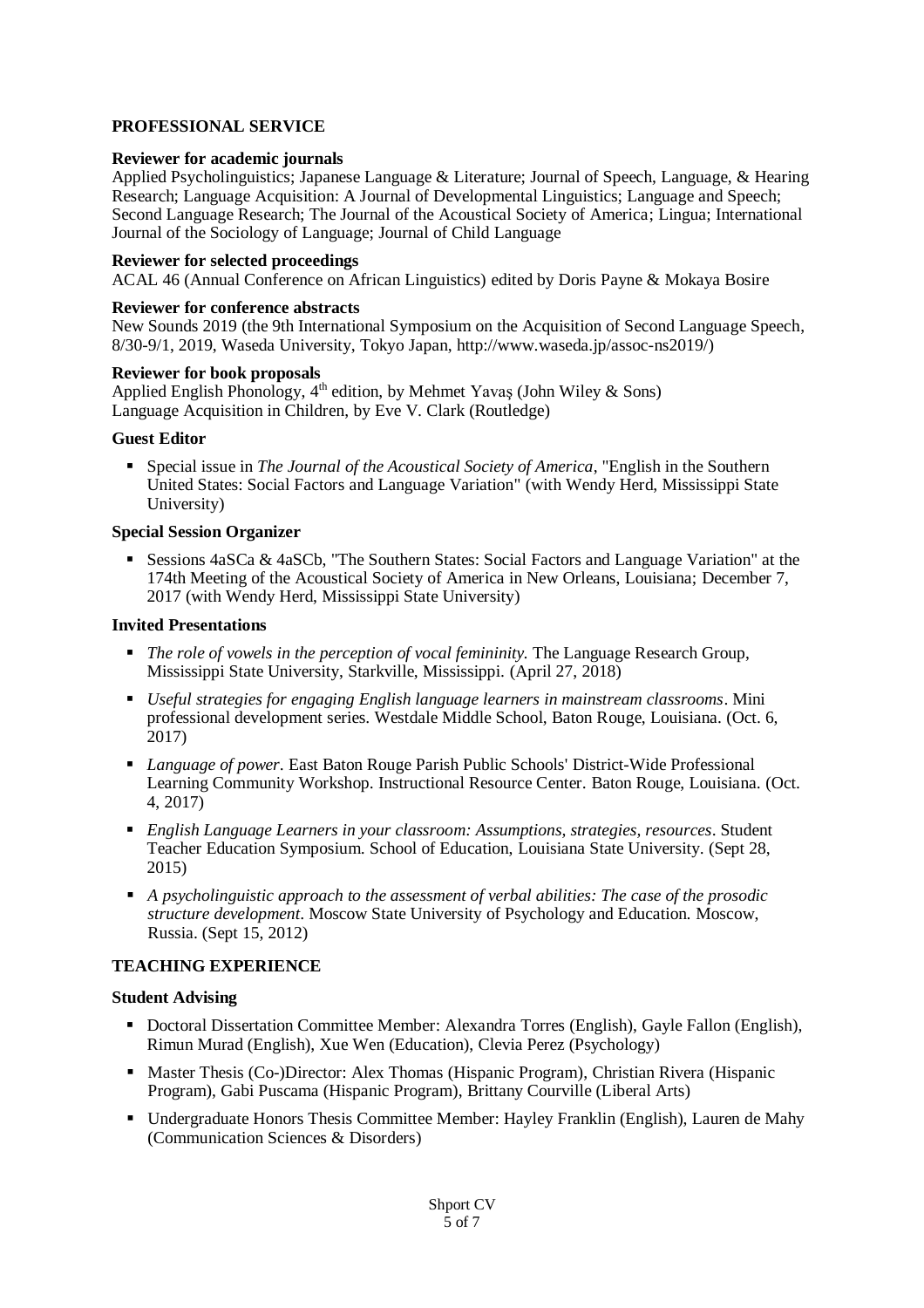ASPIRE Undergraduate Research Program Mentor: Quintrelé Jones (Psychology), Samuel Breaux (Anthropology), Brittany Dranguet (Anthropology), Ben (Warren) Wood (English)

#### **Instructor of Record**

Lower-division courses

Louisiana State University:

ENGL 2012: Practical Grammar & Usage ENGL 2300: Interpreting Discourse GE, CI ENGL 2716: Language Diversity, Society, & Power GE

University of Oregon:

LING 101: Introduction to Language RUS 101, 103, 201, 303: Russian Language LING 199: Voices & Stereotypes in Animation LING 211: Languages of the World LING 294: Child Language

Upper-division courses:

Louisiana State University:

ENGL / LING 3720: Methods for Teaching English as a Second Language CI, SLESL ENGL / LING 4310: Studies in Language: Issues in Applied Linguistic ENGL / LING 4710: Introduction to Linguistics  $CL$ , ESL ENGL / LING 4711: History of the English Language ENGL / LING 4714: Phonology ENGL / LING 4720: Second Language Acquisition<sup>CI, ESL</sup> EDCI 5880: Special Topics: Structure of the English Language ESL, ONLINE

University of Oregon:

LING 301: Introduction to Linguistic Analysis LING 4/540: Linguistic Principles & Second Language Acquisition JPN 4/541: Structure of the Japanese Language LING 4/544: Second Language Acquisition

Graduate seminars, LSU:

ENGL 7714: Topics in Sociolinguistics. Investigating Sounds ENGL 7714: Topics in Sociolinguistics. Examining Bilingual Discourse: The Hows and Whys

Independent Studies, LSU:

LING 4750: Vowel production in Southern African-American speech (with Quintrelé Jones) LING 4750: Language and Culture of Houma (with Samuel Breaux, Brittany Dranguet, Ben Wood, Gillian Brownlee, Hali Dardar, and Colleen Billiot) LING 7750: Perceived Femininity in Southern Context (with Brittany Courville)

LING 7750: Speech Production in Southern American English (with Kathryn Weidner) ENGL 8900: Second Language Acquisition and Pedagogy (with Alexandra Torres)

GE General education courses

 $\alpha$ <sup>CI</sup> Communication-intensive courses certified by the LSU Communication across the Curriculum

- <sup>SL</sup> Service-learning courses certified by the LSU Center for Community Engagement, Learning, and Leadership
- ESL Courses fulfilling the requirements for ESL add-on certification of licensed teachers by Louisiana Department of Education

ONLINE Courses offered fully online